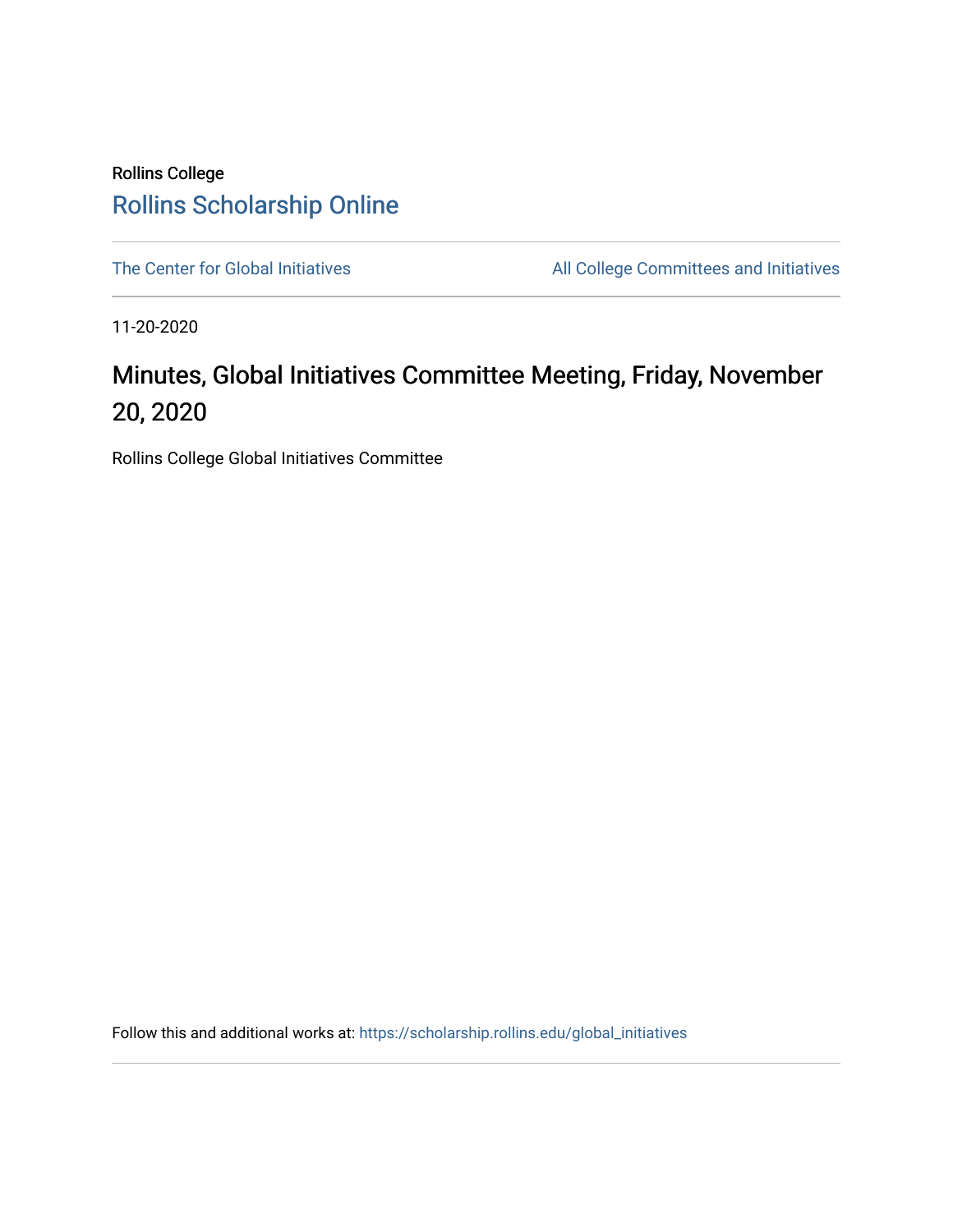#### Global Initiatives Committee Meeting Minutes 11-20-2020

In attendance: Giselda Beaudin, Doragnes Bradshaw, Ed Bustos, Zack Gilmore, Maralyn Graham, Jim Johnson, Emily Nodine, Alberto Prieto-Calixto, Blake Robinson, Jenifer Ruby, Marc Sardy, Jessica Wensel, Keith Whittingham

- Approval of Minutes from our last meeting (attached). Ed motion to approve, and Alberto second, approved.
- Reports on international student enrollment and targets and recommendations/response from the committee (see attached slides)
	- o Jessica Wensel and Maralyn Graham Crummer updates:
		- Students deferred from fall to spring, and now taking requests from some students to defer to fall 2021
		- 18 students in fall programs.
		- 5 students for EAMBA program
			- Includes 2 exchange students.
		- No overall goal for international student enrollment
		- Efforts to recruit students from Latin-America, especially for Executive MBA and Doctoral program – using faculty, students and alums to recruit. Not able to travel at this point.
	- o Jenifer and Ed reports on CLA/Holt.
		- 18 CLA students starting in spring (17 students were defers from fall)
		- Reach goal is to someday reach 15%; more realistic goal is 12%
		- Short-term goal for next year is 9% target and would be great to get 10%
		- Ahead right now on applications for 2021
		- Gaining traction from years of travel some applicants now met Ed as freshmen. Not sure what impact of not traveling now will have in the future.
		- Ed and Brandy have been doing lots of virtual visits and fairs this year.
	- $\circ$  Being on the road and developing the in-person relationships is critical to raising enrollments.
	- $\circ$  There is a concern with staffing in International Student and Scholar Services given that declines were only 11% overall, goals for enrollment remain the same, and staffing was reduced by 33%.
		- Concerns with customer service ability to fully deliver on the promise of excellent and consistent student support.
		- International Admissions also trying to provide support, but they are not immigration experts.
		- To support fall 2021 enrollment, there is a need for staffing by, ideally, March/April.
	- $\circ$  Jim motions that this committee recommends support for International Admissions and International Student and Scholar Services. Keith seconds the motion. Open Discussion.
		- Be more specific ask for specific staffing needs for International Student Services.
		- No specific needs for International Admissions at this time.
		- Make it clear that the request is related to our strategic plan and strategy for the role of this committee in relation to international student recruitment and enrollment.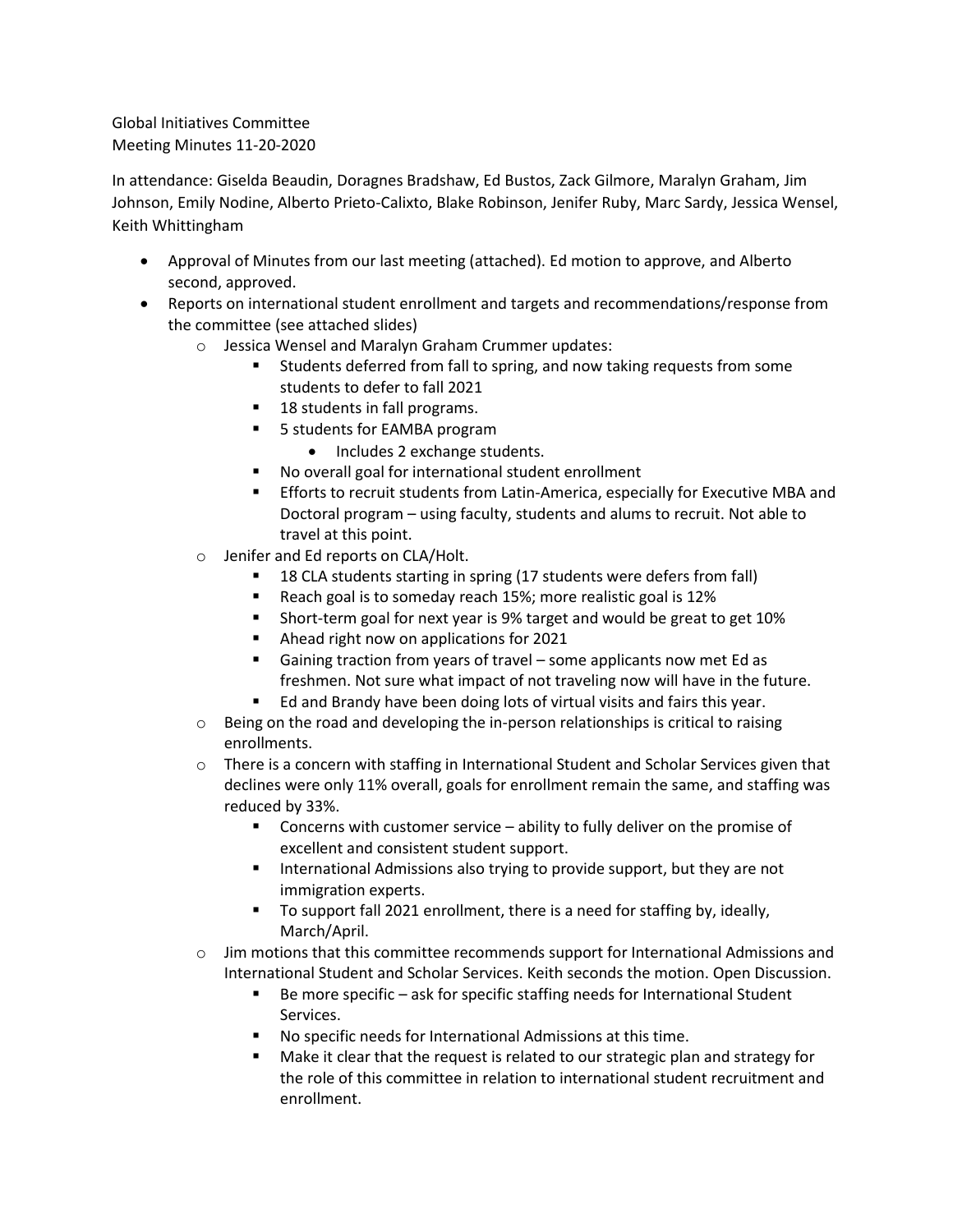- $\circ$  Jim motion to have Giselda draft a statement and circulate for committee approval. Giselda second. Motion approved.
- CLA/Holt study abroad sub-committee report on program approvals and discussion.
	- o Approved the University of Otago program to continue as recommended by IP.
	- $\circ$  Approved the ISA American University of Rome program to continue for at least the next four years, through the 2023-24 academic year. We believe this program continues to meet its intended purpose: to provide a traditional study abroad experience with significant student support in Rome for a wide range of majors and GPAs. However, we are also recommending adjustments to the program (additional course requirement to enhance cultural learning and dispositions for global engagement, explore options for conversation partners to increase immersion, and excursion to increase immersion and dispositions for global engagement).
	- $\circ$  Approved the Trinity in Rome program to continue through 2022-23. However, given the concerns with the continually increasing costs, during this time IP will seek to negotiate a larger discount with Trinity College in order to be able to continue the program. If this is not possible, IP will work with Art History faculty to determine an alternate, lower-cost program option in Italy that still meets the needs of Art History majors.
- Update on Global Experiences Index:
	- o Blake and Giselda brough it to the CLA Curriculum Committee and it was endorsed.
	- o Determine next steps to roll it out to faculty, staff and students:
		- CLA Faculty committee members take it to their departments Zack, Emily
		- Blake will bring this to Olin Library
		- Doragnes can bring it back to Holt and the Holt Dean
		- Include it in campus-wide email
		- Share it during a CLA faculty meeting
		- Student-facing version: Giselda will reach out to Valerie and if she isn't able to move this forward, Giselda will assign to senior student employees in her department.
- Determine spring meeting day and time:
	- $O$  1/22 3:30-4:30
	- $O$  2/19 3:30-4:30
	- $O$  3/26 3:30-4:30
	- $O$  4/23 3:30-4:30
- RIG Sub-committee recommendations
	- o Jim will circulate recommendations via email.
	- $\circ$  With committee approval, we will share with Susan and then send back out to faculty and staff before the end of the term as a follow-up to the survey.
- Tabled to January meeting:
	- o Brainstorm: how we can get data from students who aren't necessarily motivated towards global learning?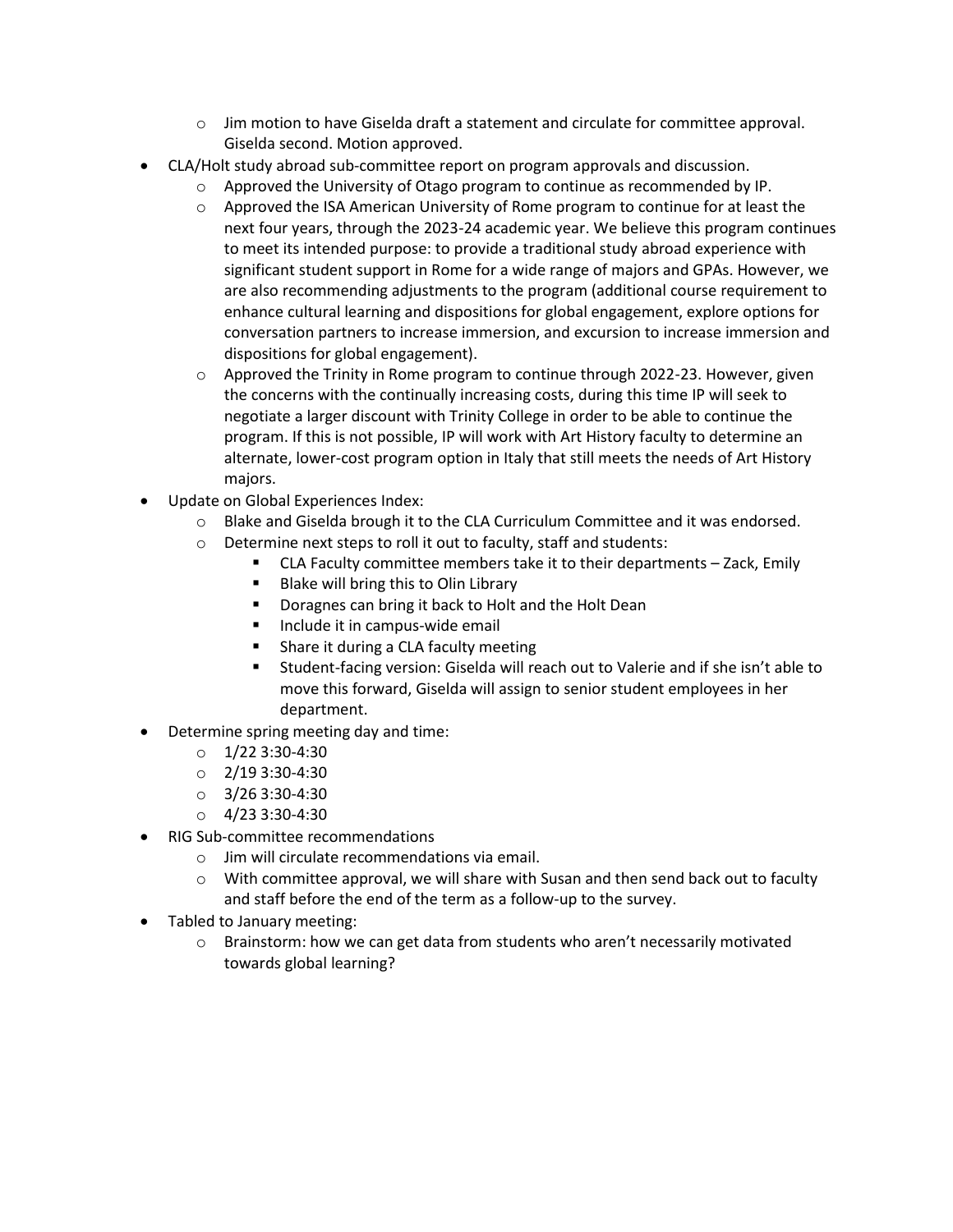#### Slide from Ed Bustos

# Historical Data & 2021 Goal

|                                 | 2017 | 2018 | 2019  | 2020 | 2021   | 2021 YTD |
|---------------------------------|------|------|-------|------|--------|----------|
| <b>Total Apps</b>               | 5247 | 5462 | 6166  | 6074 | 6245   | 4685     |
| <b>Total Accepts</b>            | 3366 | 3640 | 3577  | 3689 | 3700   | 1097     |
| <b>Gross Deposit</b>            | 570  | 651  | 643   | 619  | 640    |          |
| Net Deposit                     | 530  | 569  | 559   | 503  | $530+$ |          |
|                                 |      |      |       |      |        |          |
| <b>International Apps</b>       | 712  | 703  | 747   | 877  | $800+$ | 413      |
| <b>Total Accepts</b>            | 443  | 308  | 278   | 327  | $300+$ | 57       |
| Gross                           | 61   | 61   | 66    | 52   | 60     |          |
| Enrolling                       | 50   | 37   | 56    | 39   | 48     |          |
|                                 |      |      |       |      |        |          |
| <b>International Percentage</b> | 9.4% | 6.5% | 10.0% | 7.4% | 9%     |          |

#### Slides from Jenifer Ruby

International Student Enrollment **Fall 2020** 



| LEVEL<br><b>COUNT</b>                    |
|------------------------------------------|
| <b>UNDERGRADUATE</b><br>273              |
| <b>GRADUATE</b><br>27                    |
| <b>DOCTORATE</b><br>7                    |
| NON-DEGREE (EXCHANGE)<br>$\mathbf{1}$    |
| <b>Optional Practical Training</b><br>35 |
| 343                                      |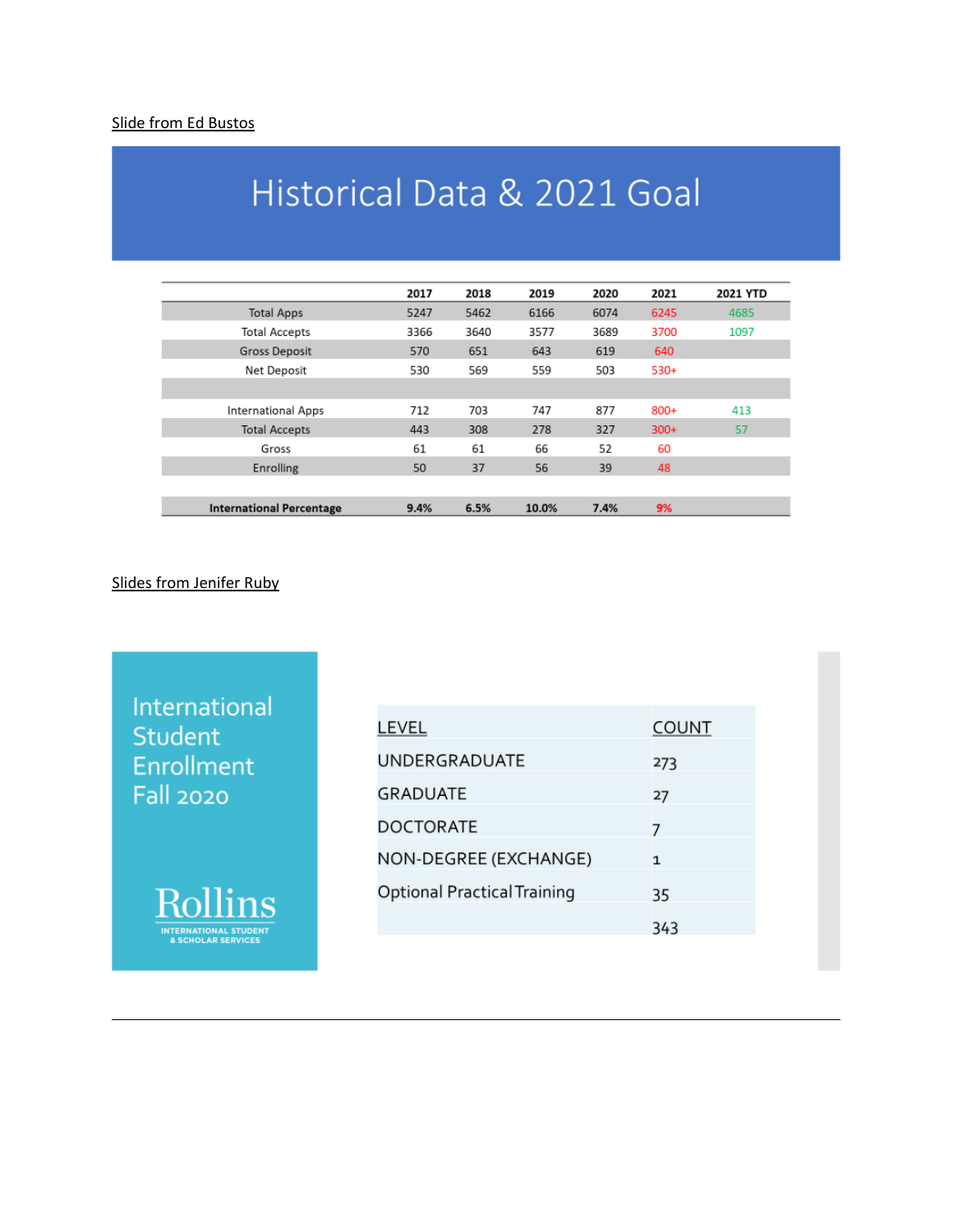International Student Enrollment **Fall 2020** 



| SCHOOL                             | COUNT |
|------------------------------------|-------|
|                                    |       |
| <b>CLA - NON-IMMIGRANT</b>         | 189   |
| CLA - US ABROAD                    | 52    |
| <b>HOLT - NON-IMMIGRANT</b>        | 41    |
| HOLT - US ABROAD                   | 1     |
| <b>CRUMMER - NON-IMMIGRANT</b>     | 25    |
| <b>Optional Practical Training</b> | 35    |
|                                    | 343   |

International Student Enrollment **Fall 2020** 



| SCHOOL               | REMOTE - ABROAD REMOTE - US Total |    |     |
|----------------------|-----------------------------------|----|-----|
| CLA                  | 68                                | 36 | 104 |
| CRUMMER <sub>2</sub> |                                   | 4  | 6   |
| HOLT                 | 10                                | 8  | 18  |
|                      | 80                                | 48 | 128 |